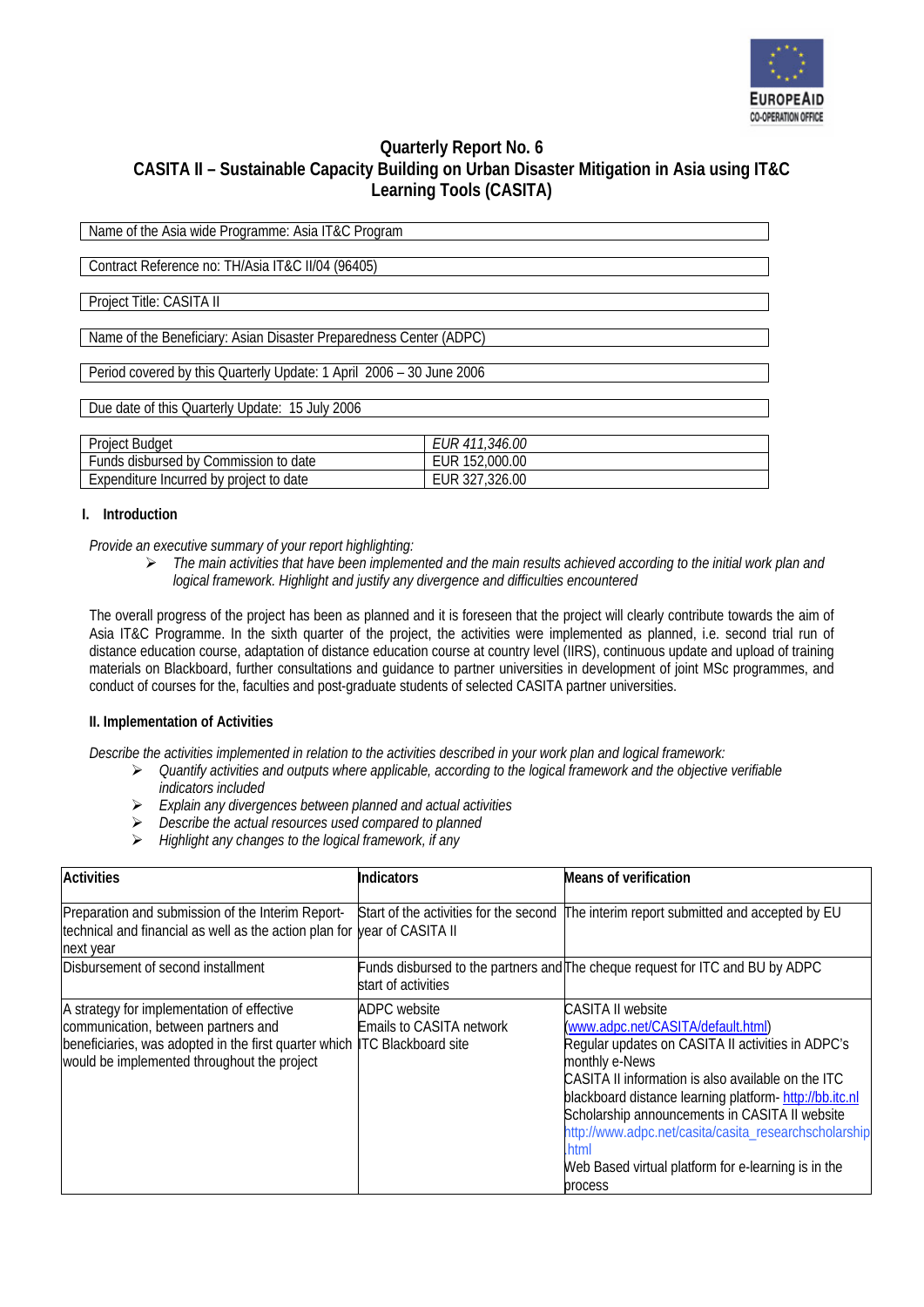| Visit by Dr. Cees van Westen of ITC to Gadjah<br>Mada University                                                                                                                                                                                                                                          | Further curriculum development of<br>the M.Sc course on Geoinformatics<br>for Disaster Management                                                                                                                                                                                 | Mission Report by ITC                                                              |
|-----------------------------------------------------------------------------------------------------------------------------------------------------------------------------------------------------------------------------------------------------------------------------------------------------------|-----------------------------------------------------------------------------------------------------------------------------------------------------------------------------------------------------------------------------------------------------------------------------------|------------------------------------------------------------------------------------|
| Teaching contribution of Prof. Dr. Thomas Glade of<br>Bonn University to the Training Cum Field<br>Workshop on Application of High Resolution<br>Imagery for Landslide Inventory, Hazard and Risk<br>Assessment on 27 February - 17 March 2006                                                            | Enhancement of skills and<br>knowledge development for the<br>selected staff from different Indian<br>offices of Geological Survey of India<br>(GSI) Training Institute in the area<br>of remote sensing techniques and<br>its application to landslide hazard<br>and risk issues | Mission Report by Bonn University                                                  |
| Preparation and development of the second trial run Task force for development of the<br>of the distance education course on "Multi-hazard<br>risk analysis" at ITC from 25 <sup>th</sup> April to 12 <sup>th</sup> may 2006                                                                              | distance education course                                                                                                                                                                                                                                                         | Presentation of the distance education course at the<br>Refresher course in at ITC |
| Preparation of 'CBDRM" course at UGM from 21-23 Finalization of the course<br>March 2006                                                                                                                                                                                                                  |                                                                                                                                                                                                                                                                                   | E-mails and agenda of the workshop                                                 |
| Conduct of the 'CBDRM" course at UGM from 21-<br>23 March_2006                                                                                                                                                                                                                                            | Knowledge development and<br>enhancement of skills of the<br>students of UGM                                                                                                                                                                                                      | Presentations, training course report, evaluation by<br>the participants           |
| Preparation of conduct of training courses in<br>University of Ruhuna and IIRS, India started                                                                                                                                                                                                             | Finalization of the courses for<br>Knowledge development and<br>enhancement of skills of the<br>students                                                                                                                                                                          | E-mail exchanges between ADPC and partner<br>universities                          |
| Research on mapping analysis of landslides<br>triggered by hurricane Stan on October 2005 in<br>Guatemala initiated by BU                                                                                                                                                                                 | Intensify contacts with different<br>institutions and people involved in<br>landslides mapping activities in<br>Guatemala and imparting of<br>knowledge through proposed joint<br>research activity                                                                               | Progress report submitted by Torsten Drey                                          |
| Workshop on Disaster Risk Management<br>conducted for university undergraduate<br>students and faculty at Ruhuna University on 2- students of UGM<br>4 May 2006                                                                                                                                           | Knowledge development and<br>enhancement of skills of the                                                                                                                                                                                                                         | Mission report by ADPC                                                             |
| 7 IIRS MSc students have come to ITC for a 3<br>months period (March-June) as part of the joint<br>MSc course on Geohazards between IIRS and ITC                                                                                                                                                          | Knowledge development and<br>enhancement of skills of the<br>selected students of IIRS                                                                                                                                                                                            | Report made by Dr. Cees van Westen, ITC                                            |
| Visit of the new IIRS course coordinator, I.C. Das<br>to ITC to discuss collaboration and organization of<br>the joint course and to work on the distance<br>education component                                                                                                                          | Further course development and<br>distance education adaptation using<br>Blackboard, MSN, Yahoo and<br><b>SKYPE</b>                                                                                                                                                               | Report received from ITC                                                           |
| 4 MSc students from Gadja Mada University spend<br>3 months at ITC, to test out the MSc supervision<br>procedure in preparation for the UGM-ITc joint MSc from UGM and further curriculum<br>on Spatial Planning and Disaster Risk Management development of UGM-ITC<br>to be initiated on September 2006 | Enhancement of skills and<br>knowledge development of students on selected hazard-specific topics<br>programme                                                                                                                                                                    | Research made by UGM participating MSc students<br>Report by ITC and UGM           |
| 2 UGM staff members (Dr. Pramono Hadi and Dr.<br>Junun Satohardi) visited ITC for a period of 3 weeks development and finalization of MSc<br>to discuss collaboration and the management of the course programme<br>joint Msc course                                                                      | Further course curriculum                                                                                                                                                                                                                                                         | Report submitted by UGM and ITC                                                    |
| Visit made by ITC staff (Dr. Norman Kerle) to<br>Yogyajakarta to advice on a joint work related to<br>damage assessment of the recent earthquake in<br>Yogyajakarta on the use of Remote Sensing for<br>building damage assessment                                                                        | Shared knowledge and application<br>of theories learned into the actual<br>disaster event                                                                                                                                                                                         | Activity report by ITC                                                             |
| Visit of 2 ITC staff (Dr. Dinand Alkema and Theo<br>van Asch) to Sri Lanka to give 1 week course on<br>Dynamic Modeling in Sri Lanka with participation<br>from the Ruhuna University faculty                                                                                                             | Enhancement of knowledge and<br>skills for Ruhuna University staff                                                                                                                                                                                                                | Report made by Dr. Cees of ITC                                                     |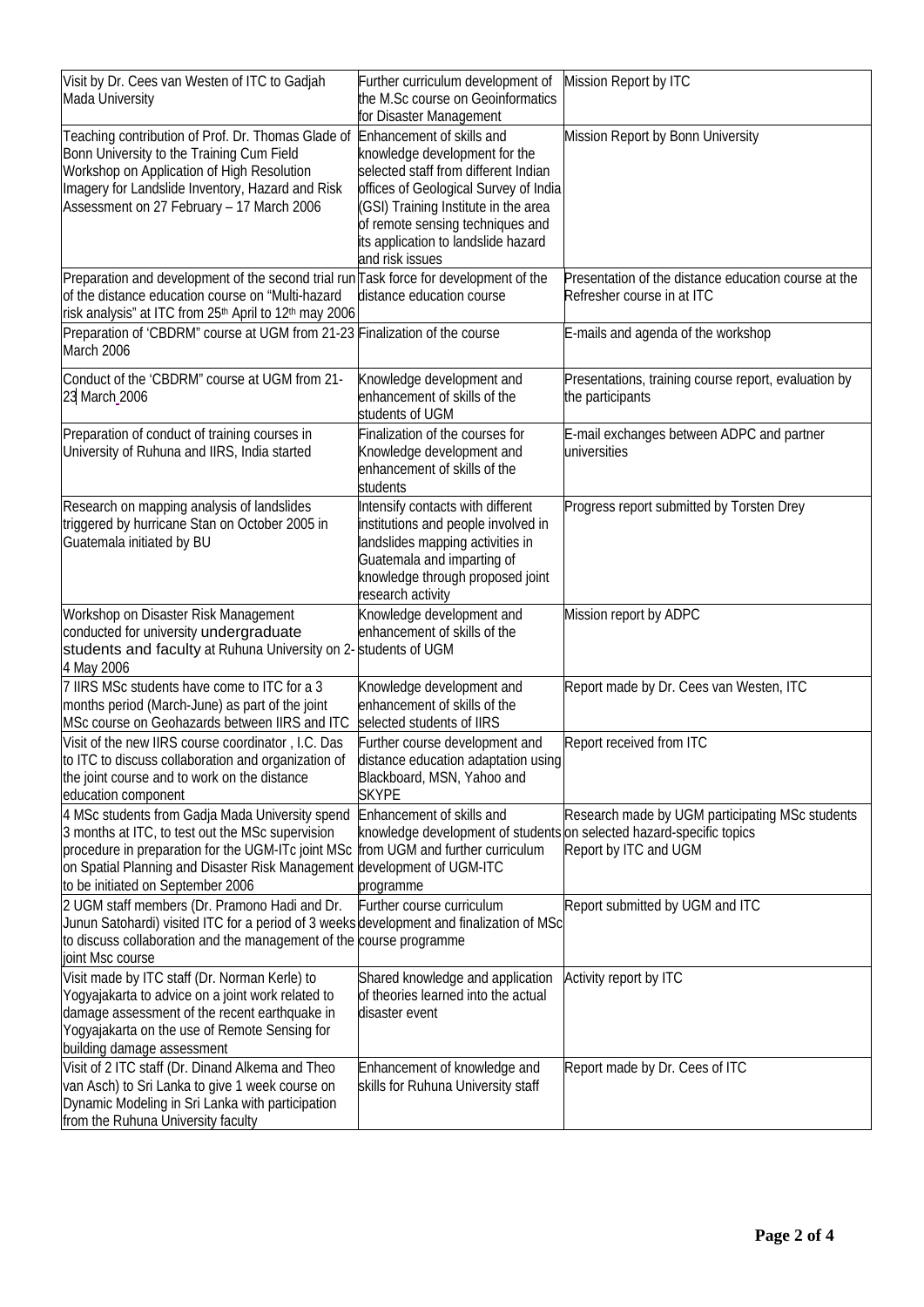| Second trial-run of the CASITA Course on Multi-<br>Hazard Risk Assessment held in ITC from 24 April-<br>12 May 2006                                                      | Developed course materials<br>uploaded to CASITA blackboard<br>serving as main vehicle in the<br>dissemination of all course<br>materials. Course delivery via<br>internet using MSN Messenger, and<br>through video-conferencing. | Activity report received from Dr. Cees van Westen<br>and summary of evaluation by participants   |
|--------------------------------------------------------------------------------------------------------------------------------------------------------------------------|------------------------------------------------------------------------------------------------------------------------------------------------------------------------------------------------------------------------------------|--------------------------------------------------------------------------------------------------|
| Short course on Disaster Risk Management<br>conducted for the post-graduate students of PGIS<br>University of Peradeniya in Sri Lanka on 26-27 May PGIS students<br>2006 | Enhancement of skills and<br>knowledge development of the                                                                                                                                                                          | Presentations made by ADPC<br>Email exchanges between ADPC and PGIS,<br>University of Peradeniya |
| Preparation for the course to be conducted by IIRS<br>with NIDM in India on 10-14 July 2006                                                                              | Adaptation of distance education<br>course through internet using<br>SKYPE/MSN on selected topics                                                                                                                                  | Email exchanges by ITC, ADPC, BU and IIRS                                                        |

There have been no changes to the logical framework.

## **II. Partnership**

*Information on the functioning of the partnership* 

- ¾ *What has been the main role of each partner in implementing the activities described*
- ¾ *What have been the main strength and weaknesses of the partnership during this period*

The partnership between ADPC, ITC and BU has been very fruitful in implementing various activities according to time plan as can be seen from the table below:

| Activity                                                                                  | <b>Responsible Partner(s)</b>             |
|-------------------------------------------------------------------------------------------|-------------------------------------------|
| Preparation and submission of Interim report and action plan for second<br>year of CASITA | ADPC with inputs from ITC and BU          |
| Disbursement of the second installment to ITC and BU                                      | <b>ADPC</b>                               |
| Planning of activities in the project                                                     | ITC, ADPC, BU with 4 partner universities |
| On Going Work on CASITA II Website                                                        | ADPC with inputs from ITC and BU          |
| Uploading of files and Ongoing work on blackboard environment                             | <b>ITC</b>                                |
| Regular updates on CASITA II activities in ADPC's monthly electronic                      | ADPC with inputs from ITC and BU          |
| newsletter                                                                                |                                           |
| Visit to UGM for further curriculum development                                           | <b>ITC</b> and UGM                        |
| Preparation and development of the second trial run of the distance                       | ITC with inputs from ADPC, BU and partner |
| education course on "Multi-hazard risk analysis" at ITC from 25th April to                | <b>Universities</b>                       |
| 12th May 2006                                                                             |                                           |
| Conduct of the 'CBDRM" course at UGM from 21-23 March 2006                                | ADPC and UGM                              |
| Teaching contribution to the Training Cum Field Workshop on Application                   | BU with inputs from ITC                   |
| of High Resolution Imagery for Landslide, Hazard and Risk Assessment on                   |                                           |
| 27 February-17 March 2006 in Hyderabad, India and Field visit to East                     |                                           |
| India                                                                                     |                                           |
| Preparation of conduct of training courses in University of Ruhuna and                    | ADPC, University of Ruhuna and IIRS       |
| IIRS, India started                                                                       |                                           |
| Solicitation of 7 IIRS MSc students to ITC for the joint MSc course on                    | <b>ITC and IIRS</b>                       |
| Geohazards                                                                                |                                           |
| Participation of 4 UGM students for 3 months in ITC for the test run and                  | <b>ITC and UGM</b>                        |
| development of the joint MSc on Spatial Planning and Disaster Risk                        |                                           |
| Management<br>Visit of UGM staff for collaboration and management of the joint Msc        | <b>ITC and UGM</b>                        |
| course                                                                                    |                                           |
| Visit of ITC faculty to earthquake affected area in Yogyajakarta                          | <b>ITC and UGM</b>                        |
| Course lectures and training made by 2 ITC faculty in Sri Lanka on                        | <b>ITC and University of Ruhuna</b>       |
| Dynamic Modeling in Sri Lanka                                                             |                                           |
| Research conducted by BU on application of remote sensing and hazard                      | <b>BU</b> and <b>ITC</b>                  |
| mapping in analyzing landslide triggered by hurricane Stan in Guatemala.                  |                                           |
| Second trial-run on distance education course on Multi-Hazard Risk                        | ADPC, ITC and partner universities        |
| Assessment held in ITC from 24 April-12 May 2006                                          |                                           |
| DRM course conducted at University of Ruhuna on 2-4 May 2006                              | ADPC and University of Ruhuna             |
| Short course delivered to students of Post Graduate Institute Studies                     | ADPC and University of Peradeniya         |
| (PGIS) University of Peradeniya,                                                          |                                           |